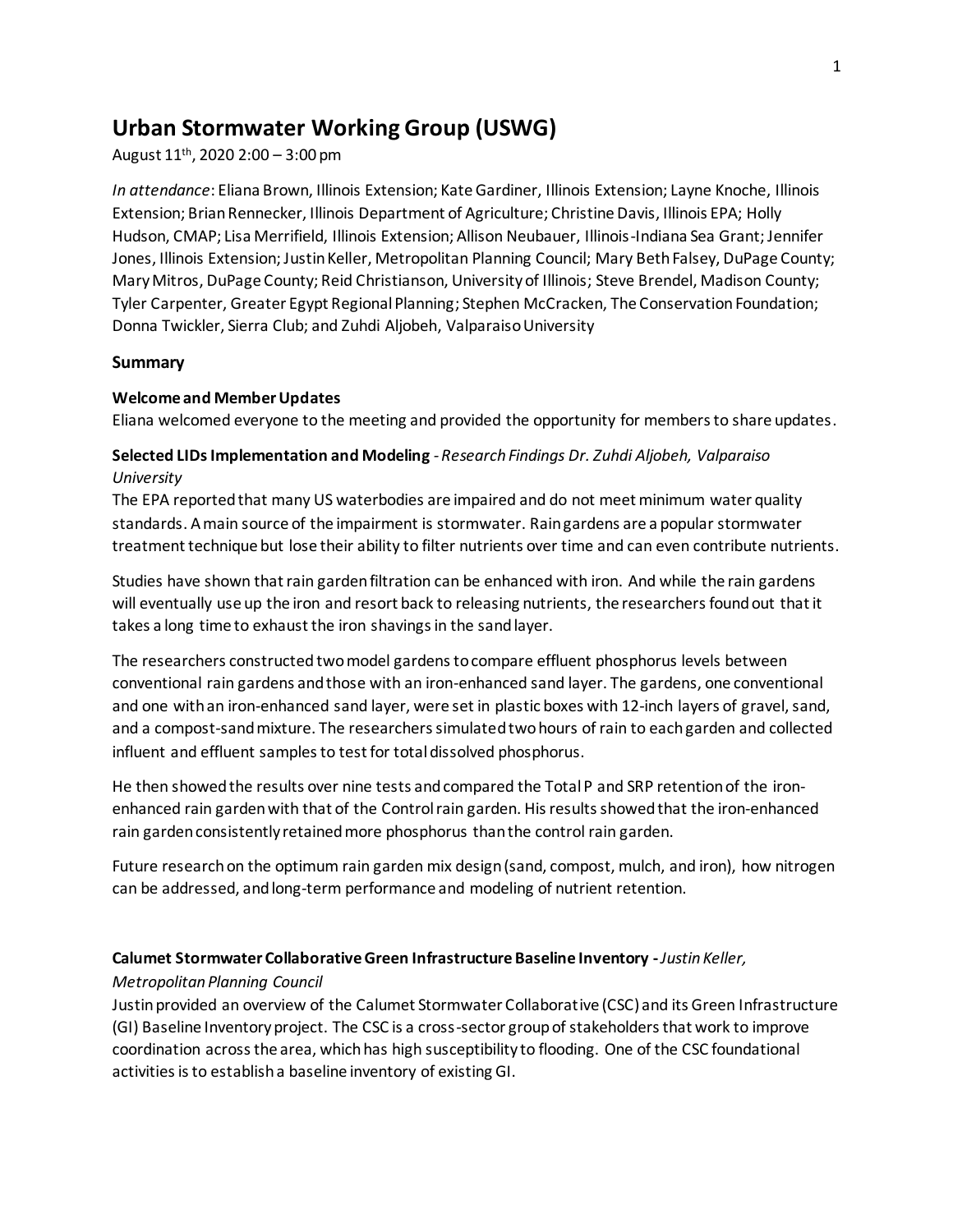During Phase I of the project, the CSC confirmed the need for and feasibility of a GI Baseline Inventory. The group worked completed a literature review of similar efforts, advisory committee meetings and survey, interviews with municipal actors, and both CSC and workgroup meetings. For Phase II, the CSC will convene data providers, collect existing data, contact main Calumet-region engineering firms, conduct direct outreach, and build the dataset.

The inventory's primary functions/uses would be to assess the location, performance, and maintenance status of existing GI and, in the long-term, to strategically plan and guide investments in new GI that will have the greatest impact. Primary users would be regional planning agencies, CSC member agencies, and other actors in collaboration with municipalities and other units of local government, as well as funders and researchers in the long-term. The inventory will take the form of a dataset with GIS capabilities and will be focused on the Calumet region, though it can be expanded over time.

### **Discussion and Next Steps**

The next meeting is Tuesday, September 8<sup>th</sup> at 2pm. The Tracking Subgroup will meet in a few weeks. Look for a Doodle Poll. To be added to the Tracking Subgroup, please email Eliana at [brown12@Illinois.edu.](mailto:brown12@Illinois.edu)

### **Meeting Minutes**

### **Welcome and MemberUpdates**

Eliana welcomed everyone to the meeting and offered the option to share updates.

# **Selected LIDs Implementation and Modeling Research Findings –***Dr. Zuhdi Aljobeh, Valparaiso University*

Dr. Zuhdi Aljobeh is an Associate Professor in Civil and Environmental Engineering at Valparaiso University, which is located in Valparaiso, Indiana. He presented on his research on enhanced rain gardens.

According to the EPA National Water Quality Inventory Report to Congress (August 2017), 70% of lakes, reservoirs, and ponds; 78% of bays and estuaries; and 55% of rivers and streams assessed in the US are impaired by pollution and do not meet the minimum water quality standards. Impairment is caused by unacceptable levels of nutrients, metals, and bacteria in the water and the leading source is stormwater runoff. Common stormwater pollutants include nutrients (nitrogen and phosphorus), metals (cadmium, copper, lead, and zinc), polycyclic aromatic hydrocarbons (PAHs), salt, bacteria, and heat/temperature variation.

Impairment is determined by the concentrations of excess nutrients and can lead to dead zones and the death of wildlife. Excessive phosphorus loads can cause eutrophication where phosphorus is the limiting growth nutrient.

The amount of phosphorus in stormwater runoff varies based on land use, however the average concentration in urban stormwater runoff is 0.27mg/L for Total P and 0.12mg/L for Dissolved P. Most conventional stormwater treatment practices provide filtration (solids), infiltration (solids and some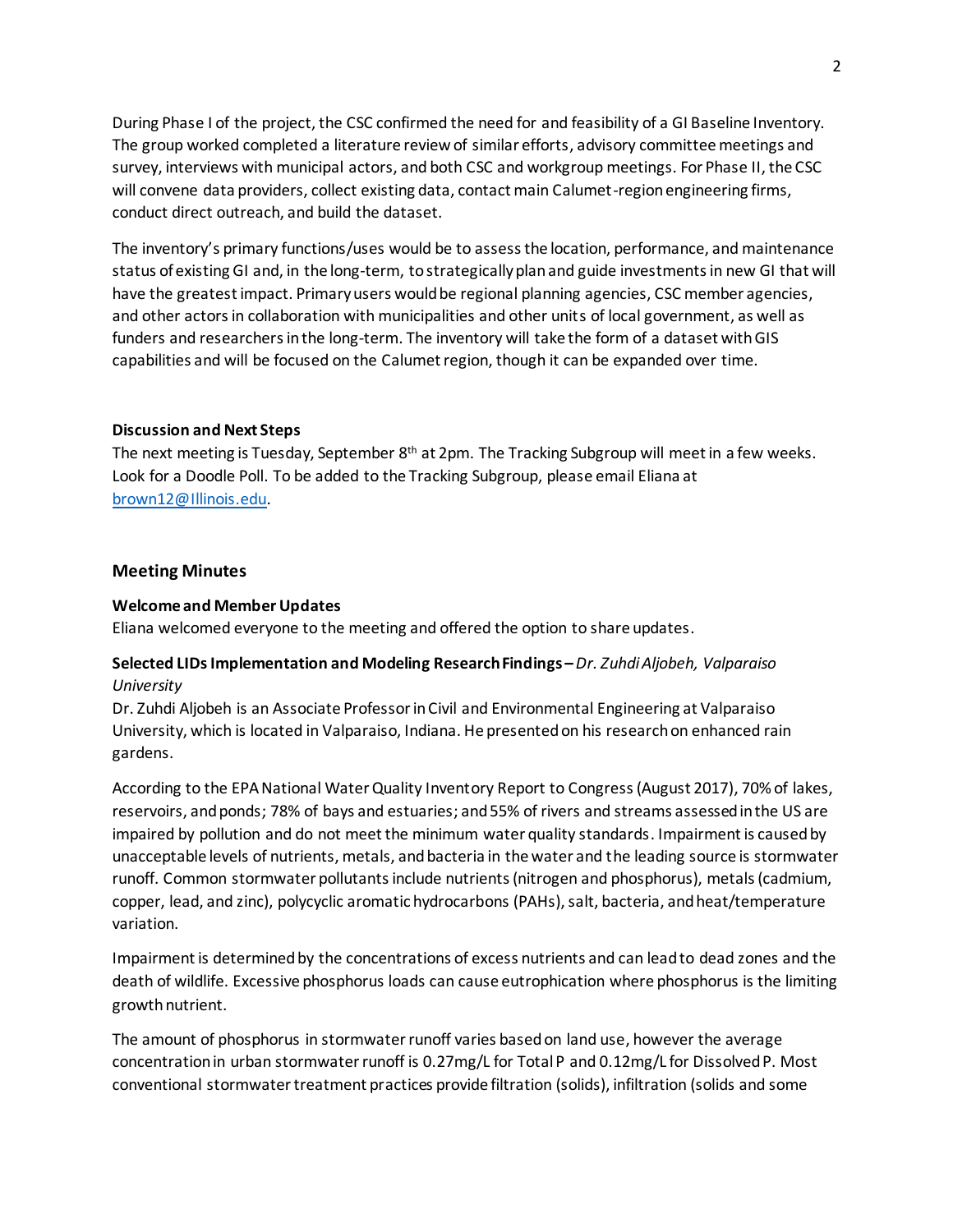nutrient removal), sedimentation (solids), and biological and chemical treatment (organics P and some dissolved nutrient removal).

Rain gardens are a popular stormwater treatment technique. They retain solids, dissolved metals, and oils/greases. However, long-term use results in release of nutrientsfrom plants and other organic matter and some rain gardens exported as high as 100% more phosphorus than they received. Measured influent dissolved P was 0.13mg/L but effluent was as high as 0.50mg/L. Canrain gardens be used effectively to reduce dissolved phosphorus? Yes, they can.

Iron-enhanced rain gardens use layers of compost-amended sand, iron-enhanced sand, and a gravel subbase and underdrain above the natural soil. For this research project, we focused on the second sand layer, which we mixed with iron shavings that were donated from a company in Chicago. The iron reacts with the phosphorus to create iron phosphates. And while the rain gardens will eventually use up the iron and resort back to releasing nutrients, we found out that it takes a long time to exhaust the iron shavings in the sand layer.

For some background on iron-enhanced sand filtration, sand column studies using steel wool found that 5% steel wool by mass was the optimum amount and retained greater than 90% of dissolved P. In contrast, 2% steel wool retained about 50% of the dissolved P.

The researchers constructed two side-by-side rain gardens in conjunction with the City of Valparaiso and Central Elementary School - one with an iron-modified sand layer and one without. Underdrains connected to nearby stormwater catch basins to monitor the outputs.

While the gardens looked nice as landscape features, they did not function as rain gardens. Due to incorrect construction by the landscape contractor, no infiltration of stormwater runoff was observed, and poor-quality soil was used instead of sand. Since the planted gardens did not work, the researchers decided to build their own rain gardens in plastic boxes. The researchers constructed model gardens in plastic boxes with 12-inch layers of gravel, sand, and compost and sand mixture. Two model gardens were constructed - one conventional and one with the iron-enhanced sand layer (5% by weight) - to compare effluent phosphorus levels between the gardens.

The researchers simulated rain with shower heads and a hose for a rain duration of two hours and supplied water at approximately 0.12L/s to each garden. The students collected 1L of influent over the two hours and 15mL effluent samples collected for every 50L of effluent from each garden. They then analyzed them in the environmental laboratory to test for total dissolved phosphorus. They used the ascorbic acid method, where the acid reacts with phosphorus and turns blue. Spectrophotometer determines concentration by refraction of blue mixture. The influent Total P average was 0.54mg/L with a standard deviation of 0.06mg/L. Influent Phosphate (dissolved P) average was 0.50mg/L with a standard deviation of 0.04mg/L.

He then showed the results over nine tests and compared the Total P and SRP retention of the IESF rain garden with that of the Control rain garden. His results showed that the IESF rain garden consistently retained more phosphorus than the control rain garden.

Future research on the optimum rain garden mix design (sand, compost, mulch, and iron), how nitrogen can be addressed, and long-term performance and modeling of nutrient retention.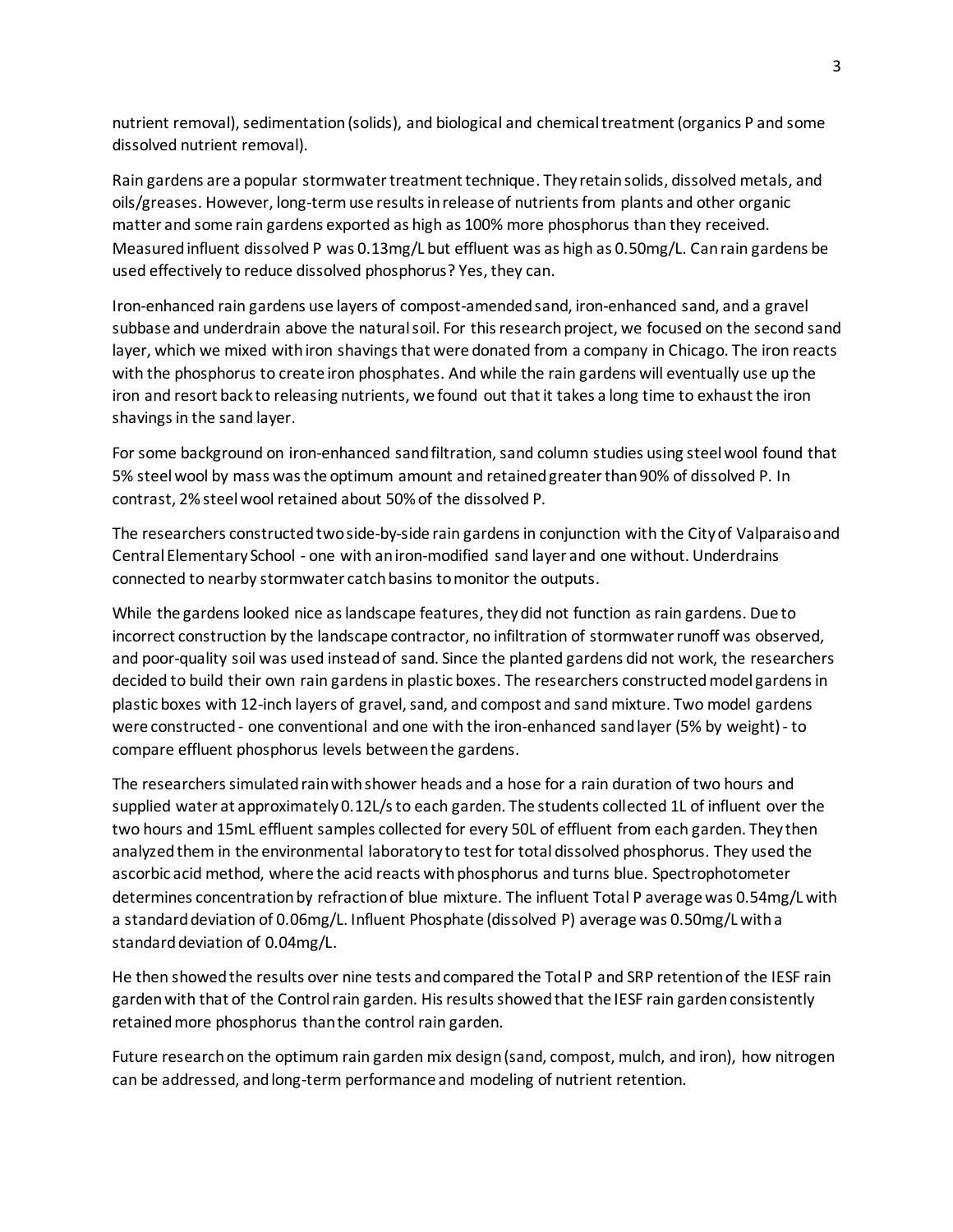#### *Questions/Discussion:*

Holly Hudson: I'm interested in learning more about your research as you continue, especially more on phosphorus and nitrogen removal.

Zuhdi Aljobeh: We learned about the importance of quality control during construction. Without the correct materials, the garden will not function as a rain garden.

Reid Christianson: Are there design standards for residential rain gardens in the state?

Zuhdi Aljobeh: There are guidelines for the best management practice, but no official standards. That's why landscapers tend to focus on the dimensions rather than the media. There is an EPA calculator to find out the size based on the impervious surfaces.

Holly Hudson: The Illinois Urban Manual might cover rain gardens or bioretention design principles.

#### **Calumet Stormwater Collaborative Green Infrastructure Baseline Inventory -***Justin Keller,*

#### *Metropolitan Planning Council*

Justin is the current facilitator of the Calumet Stormwater Collaborative (CSC) and the group has been working on the Green Infrastructure (GI) Baseline Inventory.

The CSC is a cross-sector group of stakeholders that work to improve coordination across the area. Membersinclude municipalities, government agencies, nonprofits, conservation groups, landowners, and more. They work to improve knowledge, technology, and financial resources to minimize the negative impacts of stormwater in the Calumet region of Illinois. Justin showed a map of the Calumet area with the risk of urban flooding, showing it has high susceptibility to flooding. Chicagoans use the non-emergency police line 311 to report flooding. Lots of calls in the far south side and near O'Hare airport.

One fundamental challenge to managing stormwater in any geography is coordinating among various government units, agencies, and regional and local organizations. The three-year workplan is a consensus-based plan with mutually reinforcing activities and coordinated collective efforts.

The CSC fundamental goals are a significant reduction in non-overbank flooding, to increase municipal capacity and reduce fragmentation across Calumet government actors, for gray and green infrastructure to maintain its designed performance over time, and to make data-driven decision-making more prevalent in stormwater management planning. Foundational activities are to establish baselines of existing GI, non-overbank flooding, and municipal capacity in stormwater management, as well as to develop and begin to execute systems to provide relevant training and strengthen management systems to bolster GI implementation and maintenance. Today, he will focus on establishing a baseline of existing GI.

Phase I of the GI Baseline consisted of a literature review of similar efforts (in Milwaukee, DC, DuPage County), advisory committee meetings(Jan. – June 2019) and survey, interviews with municipal actors, and CSC and workgroup meetings. During Phase I, CSC determined there was a need for the GI Baseline and that it is feasible. Its primary functions and uses would be to assess the location, performance, and maintenance status of existing GI near-term and in the long-term to strategically plan and guide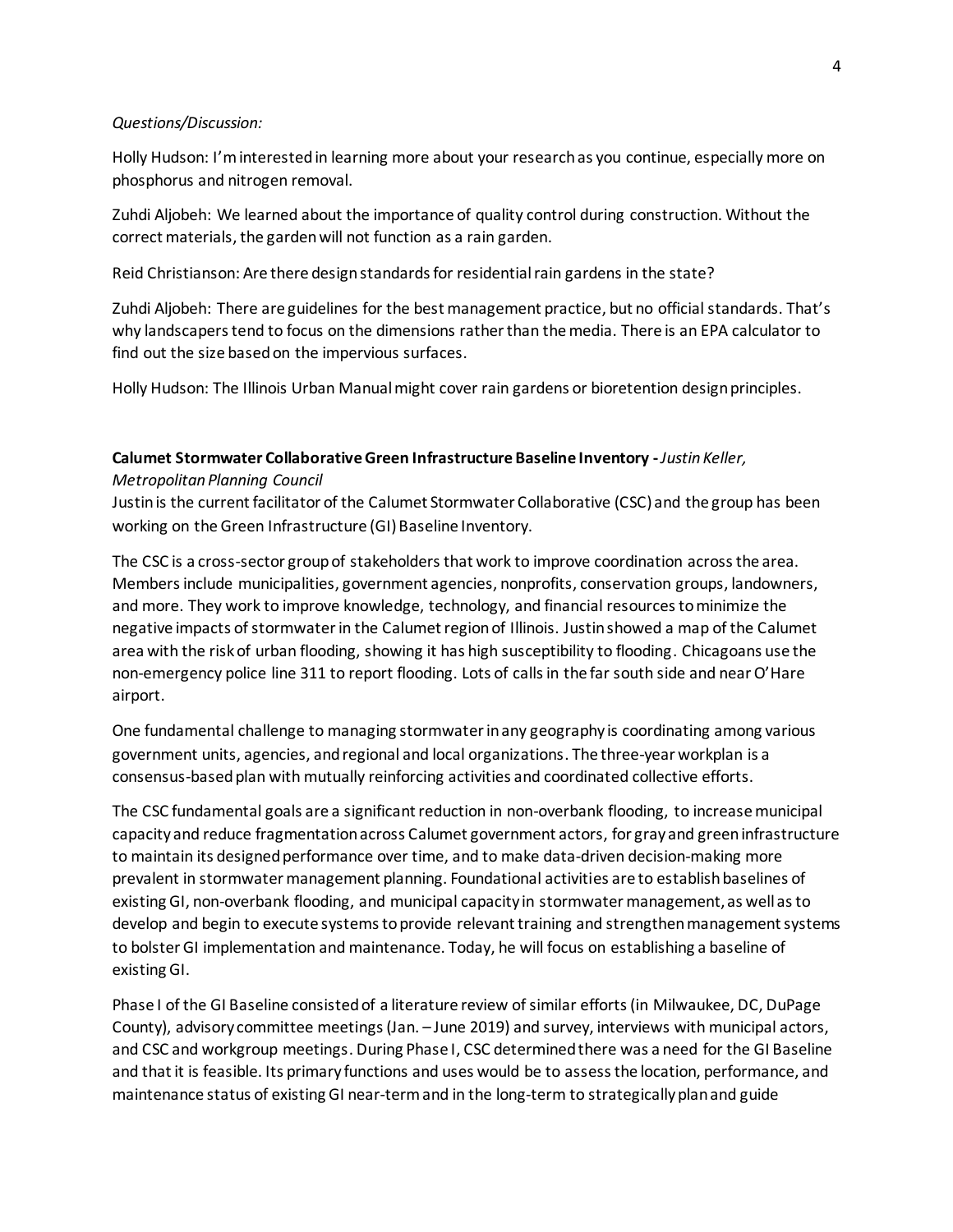investments in new GI that will have the greatest impact. Primary users in the near-term would be CMAP, MWRD, CDOT, IDOT, IDNR, IEPA, and other regional planning agencies, plus MPC, CSC member agencies, and other actors in collaboration with municipalities and other unite of local government. In the long-term, primary users would include the above plus funders, researchers, etc. The CSC considered a few options for the form this GI Baseline could take, including a dataset, such as a GIS layer; a webbased map with suite of relevant data layers (e.g. FEMA floodplains, combined sewer areas); or a custom-built application with analytic functionality. Ultimately, the dataset option was chosen. Target geography is the Calumet region communities along the far south side of Chicago and south suburbs. It is a pilot project that can be expanded over time.

GI Baseline Phase II steps are convening data providers, collecting existing data, contacting main Calumet-region engineering firms, conducting direct outreach, and building the dataset. Detroit created a stormwater hub with a map of over 200 projects tracking total acres managed and millions of gallons managed annually.

### *Questions/Discussion:*

Eliana Brown: Reid, I know you have some experience with this in the Chesapeake Bay. Do you have any advice for us?

Reid: It was awesome that Justin noted the cooperation with a statewide effort which are not mutually exclusive. Thinking about the detail required for something local vs statewide, there are definitely options to aggregate up because details on a statewide level aren't needed (for reporting like for the Illinois NLRS). Categories might be where, when, how much, and what, which are needed for scale.

Eliana Brown: It was interesting that you asked the consulting firms. Are there a certain number of consulting firms doing GI throughout the state? Or is it that well integrated into most consulting firms that it would be unwieldly?

Reid: One thing that has been on my radar for why something is being tracked is new development or retrofits. For new development, GI can be integrated, but all the elements may not be tracked. For example, there might be a maintenance agreement with an HOA who is doing their own tracking. New development is also not exactly comparable to the 1980-1996 baseline because its comparing to something that wasn't there before. Retrofits would be more of a one-off by adding a new practice in one location, which might be easier to flag than a suite of practices in a relatively large development.

Holly Hudson: I think its certainly worth exploring because consulting firms can be the gateway by knowing where they have worked. It's an interesting question and in some ways I think it may be limited to a subset of engineering firms.

Eliana Brown: Should we set up time for the Tracking Subcommittee to talk about this, rather than waiting until next month? Would those in the Tracking Subcommittee want to meet?

Reid Christianson: That would be a good idea, how complete is this list expected to be? Even on the ag tracking side, you do as good as you can, but with data sources available, you might only be capturing a fraction of what is available. Will the approach be to grab what we can and add more later or try to get everything now?

Eliana Brown: You taught me to do the former, so that would be my answer.